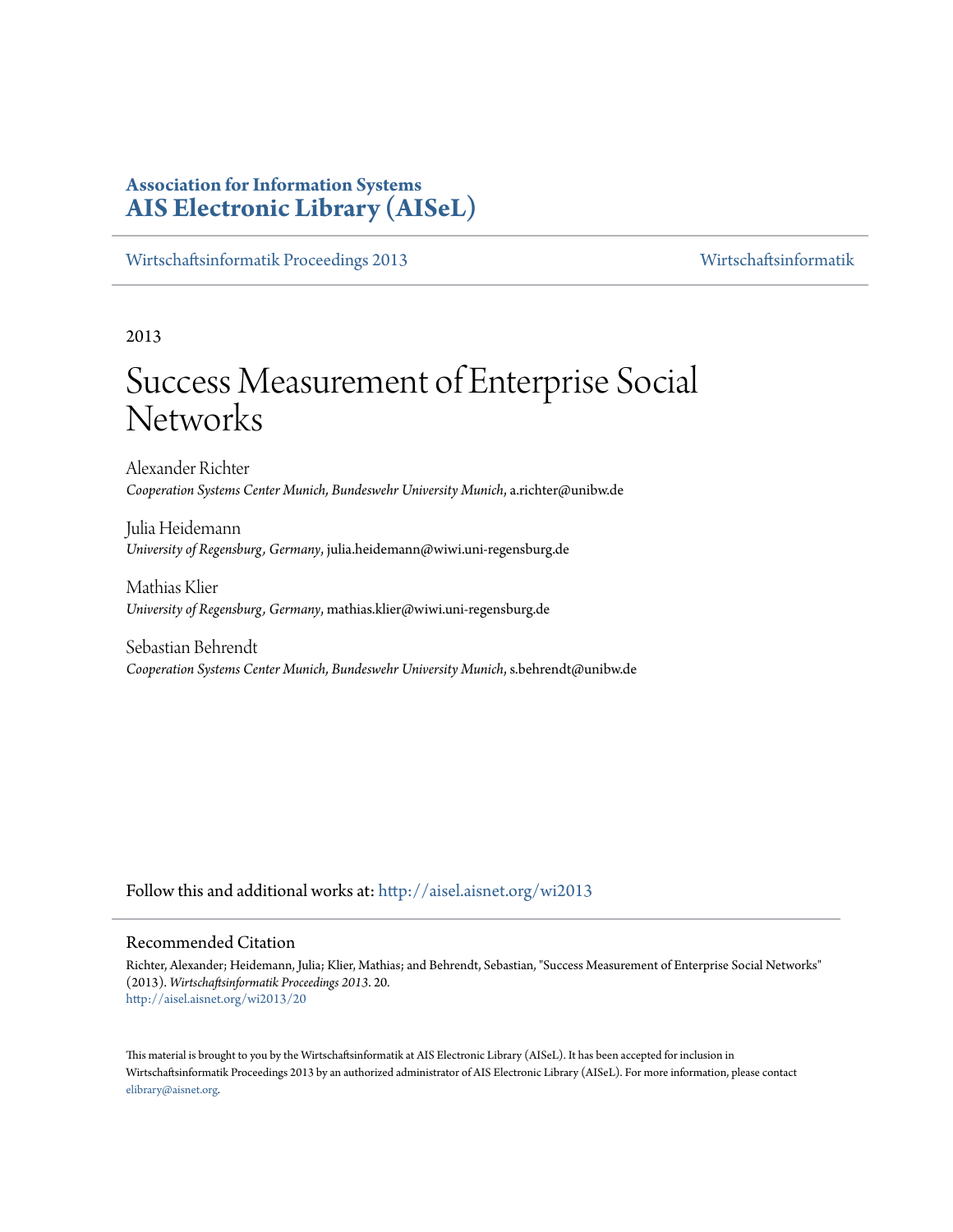## **Success Measurement of Enterprise Social Networks**

Alexander Richter<sup>1</sup>, Julia Heidemann<sup>2</sup>, Mathias Klier<sup>2</sup>, and Sebastian Behrendt<sup>1</sup>

<sup>1</sup> Cooperation Systems Center Munich, Bundeswehr University Munich {a.richter, s.behrendt}@unibw.de <sup>2</sup> University of Regensburg, Germany {julia.heidemann, mathias.klier}@wiwi.uni-regensburg.de

**Abstract**. Especially in the knowledge intensive service industry and times of virtual teams, there is a high need to support collaboration and information exchange between employees with IT. Whereas many organizations have recognized the great potential of Enterprise Social Networks (ESN) in this context, there is still a lack of well-founded and applicable approaches to make this potential visible i.e. to measure the success of ESN. To alleviate this drawback we propose a novel approach to measure ESN success covering the dimensions usage and business value. To illustrate the practical benefit and applicability of the novel approach, we provide an extensive real-world example from the service industry. In cooperation with a large financial services provider, the approach was successfully applied and led to an improved decision support for different stakeholder groups including system administrators and executive management.

**Keywords**: Success Measurement, Enterprise Social Networks, Social Software

#### **1 Introduction**

The dissemination of IS in form of Enterprise Social Networks (ESN) is no longer a well-kept secret in the field of entrepreneurial activities as it demonstrates positive benefits for companies [1], [27], [32],[33]. This particularly holds true for the service industry, which is characterized by knowledge intensive processes and the awareness of the high value of employee expertise [18]. As more and more employees are willing and wanting to use ESN, e.g. to exchange and share ideas with their teams, there is an increasing demand to understand how the use and success of these technologies can be measured. This is all the more important since there are various interests of several stakeholders concerned: First, due to limited IT budgets, decision makers have to justify their investments and thus have to make transparent the impact of new IT investments. Second, a system stakeholder wants to improve (the usage of) the social software. Third, the added value of the ESN to perform tasks should be shown to the users. While many investors are only satisfied with reliable numbers ("how much do I save by using the platform?"), system stakeholders and users are more interested in how the platform is used or can be improved. According to the different perspectives, there are different metrics of relevance when measuring the success of ESN.

11<sup>th</sup> International Conference on Wirtschaftsinformatik,  $27<sup>th</sup>$  February – 01<sup>st</sup> March 2013, Leipzig, Germany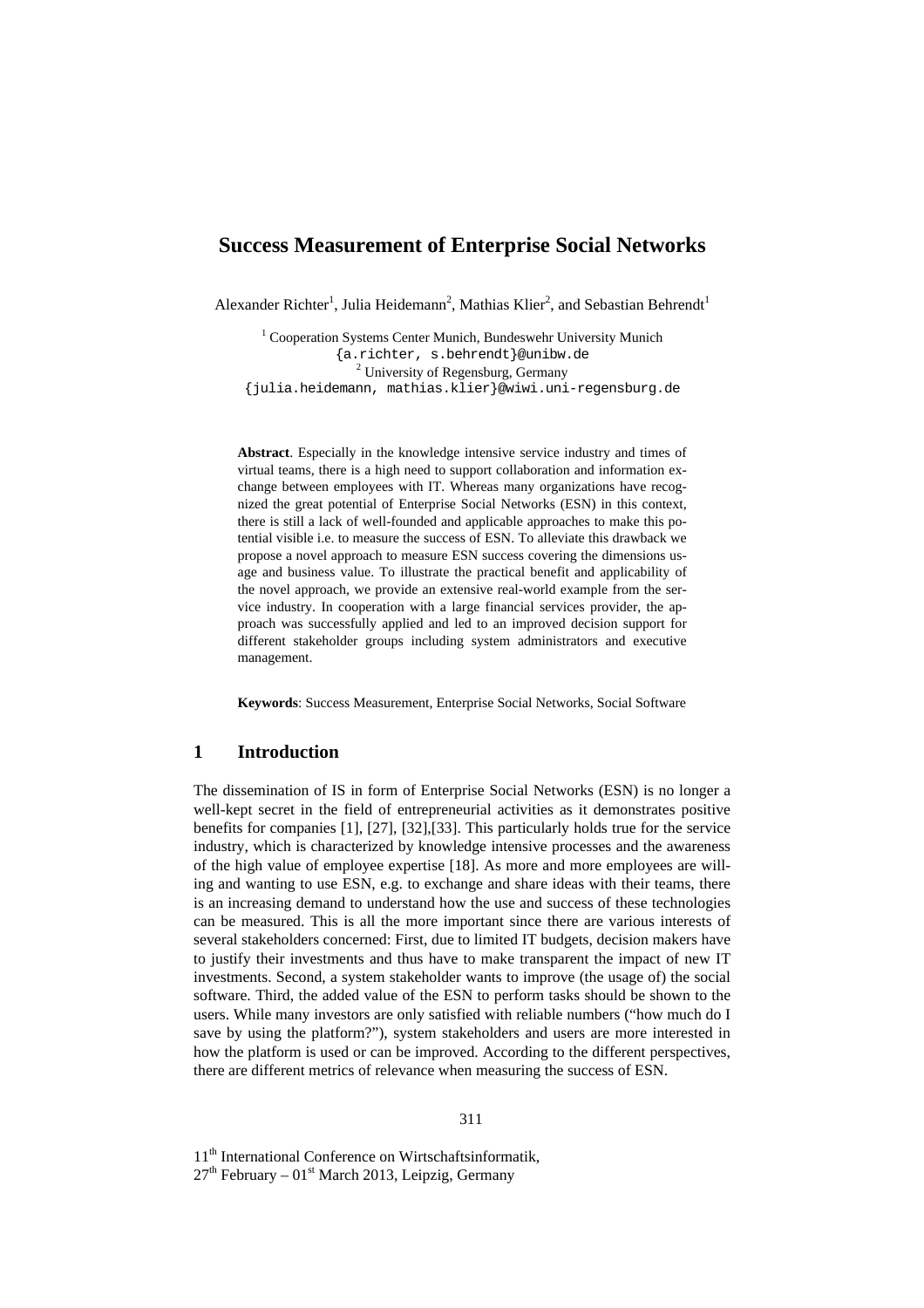Although impact measurement is top of mind for many companies, most of them struggle with measuring the success of social software. According to a recent study, less than one fifth of German companies measure the business impact of their social media activities [14]. To this date, also only a few scientific studies have analyzed single aspects of ESN success measurement. At the same time, most of the seminal work in the field of IS illustrates success models that highlight success for organizations or users by using a micro perspective. In these models (e.g. [25], [26]) success is defined and measured either by formative models or causal assumptions that are looking at static theoretical constructs without looking at the context and the relationships of real working practices and processes [30]. Using the case of ESN users need to make sense of how to incorporate these platforms in their day-to-day work according to their needs and individual use cases [24]. Thus, our research objective is to conceptually develop a use case-based success measurement approach for ESN and to exemplary show its applicability in practice. Our approach helps companies in their strive to measure the success of these technologies and allows them to set objectives, to provide a control mechanism, and to measure the achievements.

The remainder of this paper is structured as follows: In Section 2, we present current success measurement models and demonstrate the lack of applicable approaches when it comes to success measurement. Afterwards, we propose a novel approach to measure ESN success (Section 3) and provide an initial set of success measures to operationalize the approach. Section 4 illustrates the applicability of the novel approach by using the case of a financial services provider. Finally, we critically discuss limitations of our work, provide directions for further research, and summarize the results.

## **2 Success Measurement**

#### **2.1 Success Measurement in IS**

The field of IS success measurement has fostered many theories and models. In the following, focusing on very prominent examples, it will be highlighted that these approaches have something in common: they rigorously focus on success constructs, but neglect concrete use cases and easy to apply success measures.

The arguably most prominent study towards explaining IS success is the technology acceptance model (TAM) which concentrates on users and examines the reasons for IS use [5]. TAM assumes that use is based on usage intention produced by ease of use and usefulness. In the same vein as TAM, the unified theory of acceptance and use of technology (UTAUT) supposes four behavioral intentions (performance expectancy, effort expectancy, social influence, and facilitating conditions) to be reasonable for usage intention, which is determined by demographics (age and gender), experience, and voluntariness of use [30]. Apart from the fact that these and further studies imply that the acceptance about a given artifact can be evaluated in terms of yes-no decision-making and take an overly rationalist and deterministic stance, which tends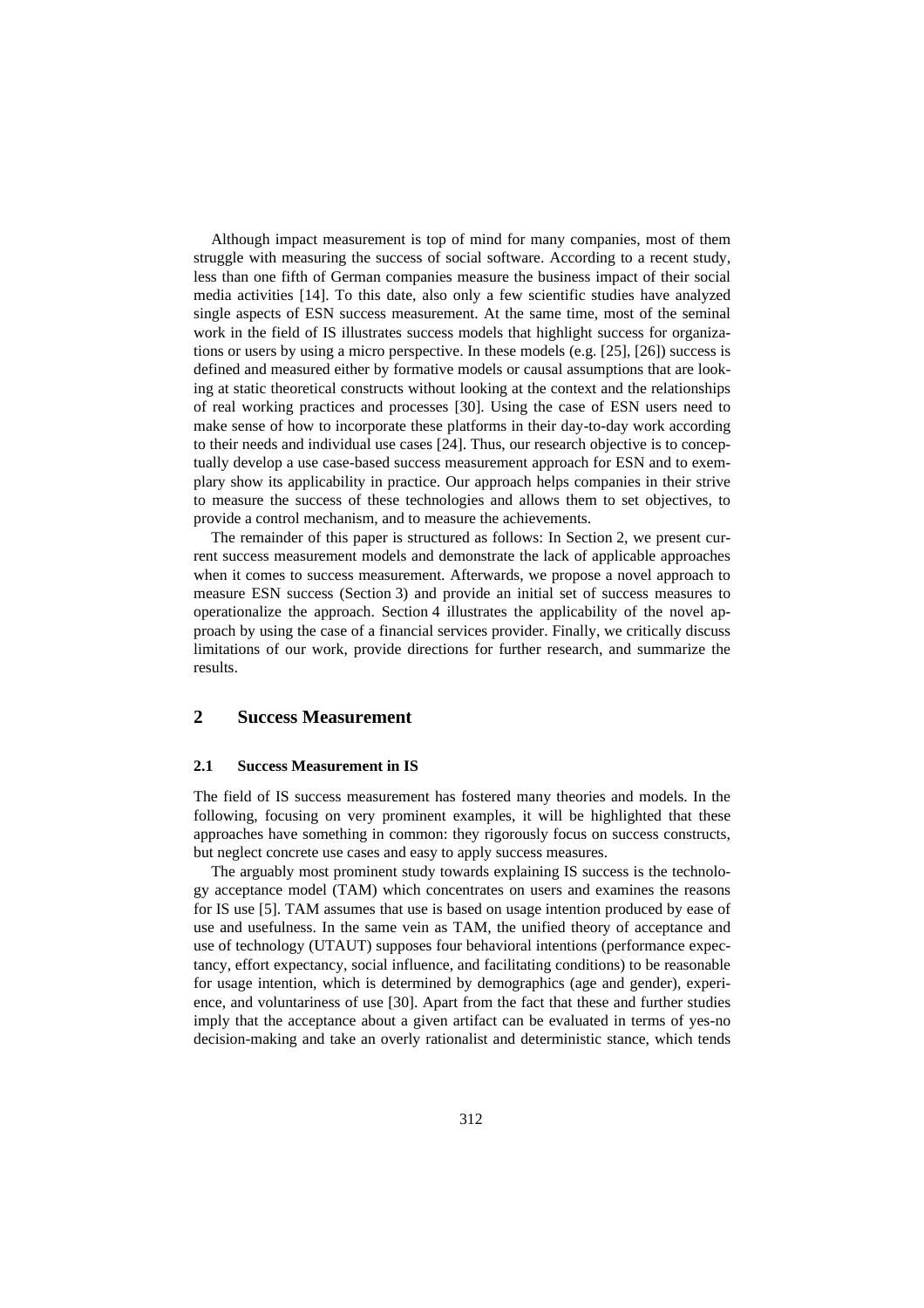to decontextualize individual adoption [12], we argue that acceptance is not equivalent to success, but rather a necessary precondition to success.

Not much less known, but based on a larger and multidimensional set of measures and methods is the IS success model by DeLone and McLean [6]. In that model, a success taxonomy is created from technical to social and organizational success factors, which have temporal and causal interdependencies. Although the model appears to have some weak points (e.g.  $[11]$ ), it is one of the most referenced papers in IS history. About ten years later the authors published an updated IS success model that includes service quality as a construct and addressed the criticism that an information system can affect levels other than individual and organizational (e.g. [16]) by replacing the constructs individual impact and organizational impact with net benefits, thereby accounting for benefits at multiple levels of analysis [7]. Further known IS success models stem from Seddon, Gable et al. and Grover et al. Comparably to the model of DeLone and McLean the model of Seddon measures latent constructs based on a set of perceptions that give a short description of the context of practice [25]. The model of Gable et al. does not consider the dimensions use and user satisfaction that DeLone and McLean applied, since they can be seen as consequence of the IS impact [9]. The model of Grover et al. examines the effectiveness of IS as a general goal of IS using a framework of effectiveness that grounds on a construct space [10].

In line with the above and as a good conclusion, the results of a multidimensional meta-analysis give a current state of the art of scientific developments concerning IS success measurement (cf. [29]). The authors note that the predominant IS success approach is based on questionnaires and structural equation modeling that focus on abstract constructs which demonstrate a typical lack of these scientific models: based on these constructs and only supported by data from questionnaires these IS success models are not easily applicable in practice. This is confirmed by several practical surveys (e.g. [2], [17]).

#### **2.2 Success Measurement of Enterprise Social Networks**

The following section gives a short literature review on some of the latest findings within the field of ESN success measurement. Similar to IS success in general, many studies are based on the models introduced above and only investigate single aspects or success factors, but miss a comprehensive, integrated and easy to apply approach. For example, Lehner and Haas concentrate on behavioral models to explain success factors [13]. Their approach does not investigate the output (e.g. number of inquiries) but the individual performance of users. Their idea is to concentrate on a whole organization and not only one specific goal assuming that companies should focus on the employees' knowledge, which represents the "system of knowledge management" of a company. The applicability of the model in practice, however, seems to be limited.

Muller et al. suggest measuring the impact of ESN by means of a metric called "return on contribution (ROC)" [15]. Based on a framework of rational choice the authors assume, that the use of collaboration tools is made for an appropriate and strategic manner. The core definition of ROC is the ratio of the number of people who ben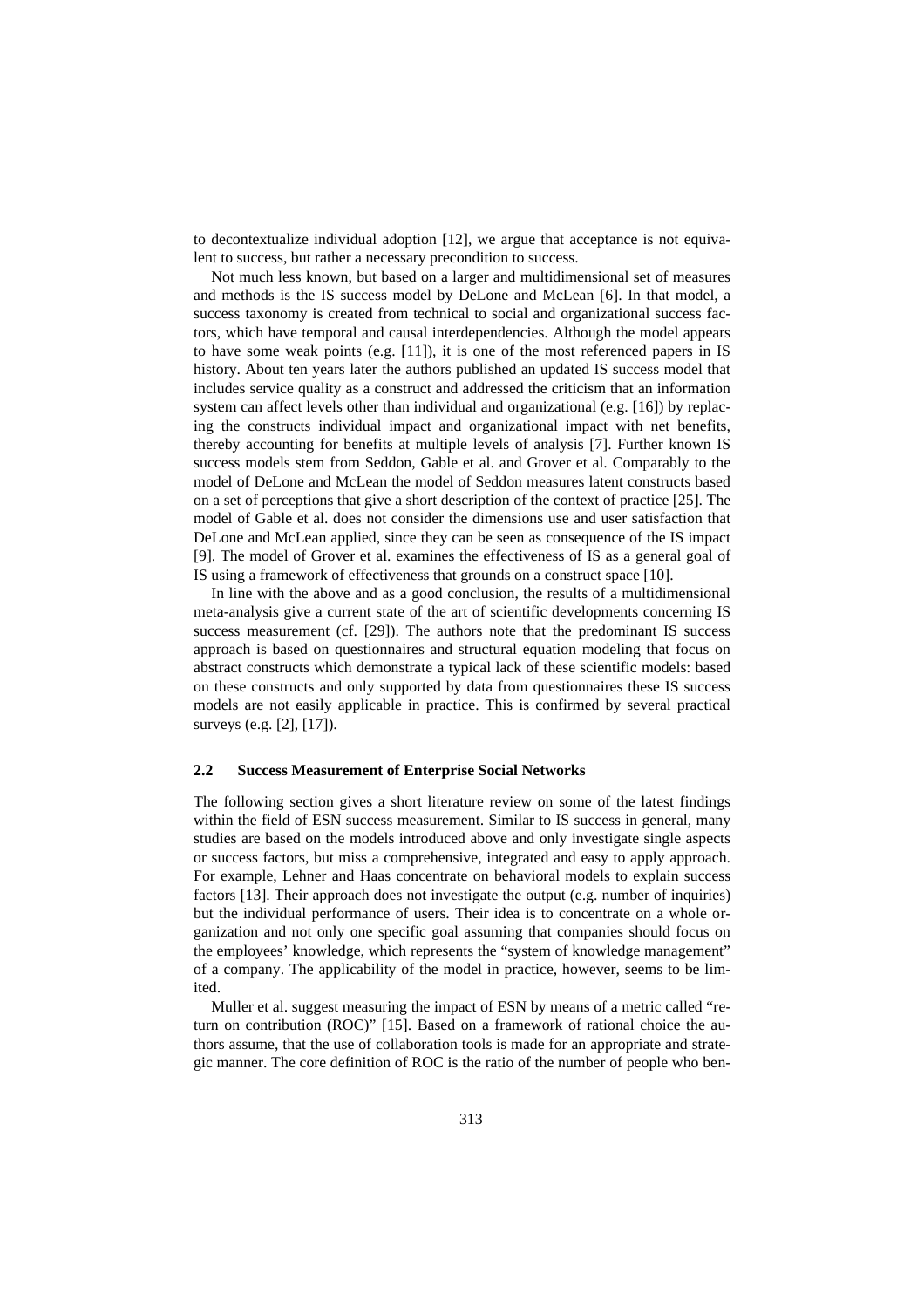efit from a resource ("consumers") divided by the number of people who create or contribute to that resource ("originators"). Therefore, they define a metric that takes the creation and consumption of information as collaborative processes of employees into account. In conclusion, the ROC can be used to track the usage of ESN and to reveal employees' usage patterns. However, the metric does not incorporate any business values.

In conclusion, existing scientific approaches deliver first insights into the success measurement of ESN and try to evaluate ESN from different perspectives. However, as already stated by others earlier there is still a missing congruence of the organization's and user's benefits perceivable in most models. Moreover and even more important, these models focus predominantly on single aspects and do not take into account concrete use cases and therefore lack the applicability in practice. Moreover, most of the scientific approaches do not take into account concrete business value metrics.

We do not want to omit that due to the necessity to measure ESN success there are also different practical approaches to ESN success measurement. Forrester Consulting for example released a study about the total impact of social software [8] and illustrated the impact of ESN using available data and selected financial measures (e.g. costs, benefits). The major findings are that social software leads to "incremental gross revenue from new products and products brought to market faster" and that employees benefit from the "ability to find and share information" [8]. A recent study by Mattern et al. provided similar results and showed that enterprise internal social media applications can lead to efficiency gains up to 90 percent [14]. The approach by Cooper et al. can be understood as success measurement based on the perspective of use cases [4]. This practice-oriented approach distinguishes measures of interactions on individual, group, and organizational level and combines them with a chronological background. As part of their approach they involve three categories – vitality, capability, and business value – to evaluate ESN success. However, these studies and approaches lack of a valid theoretical and scientific basis and can only be seen as indicators for the potential of ESN in practice.

## **3 Novel Approach for Success Measurement of Enterprise Social Networks**

In this section, we introduce a novel approach for success measurement of ESN. First, we introduce the idea of use case-based success measurement. Then, we propose a new approach which is based on this idea. Finally, we illustrate exemplary use casebased measures for the success measurement of ESN to operationalize the approach.

#### **3.1 Use Cases and Actions as Basis for Success Measurement**

We aim at a success measurement approach for ESN which is applicable in practice. Against this background, we take into account collaborative structures of ESN usage ([18]) in order to create a well-founded but also applicable success measurement ap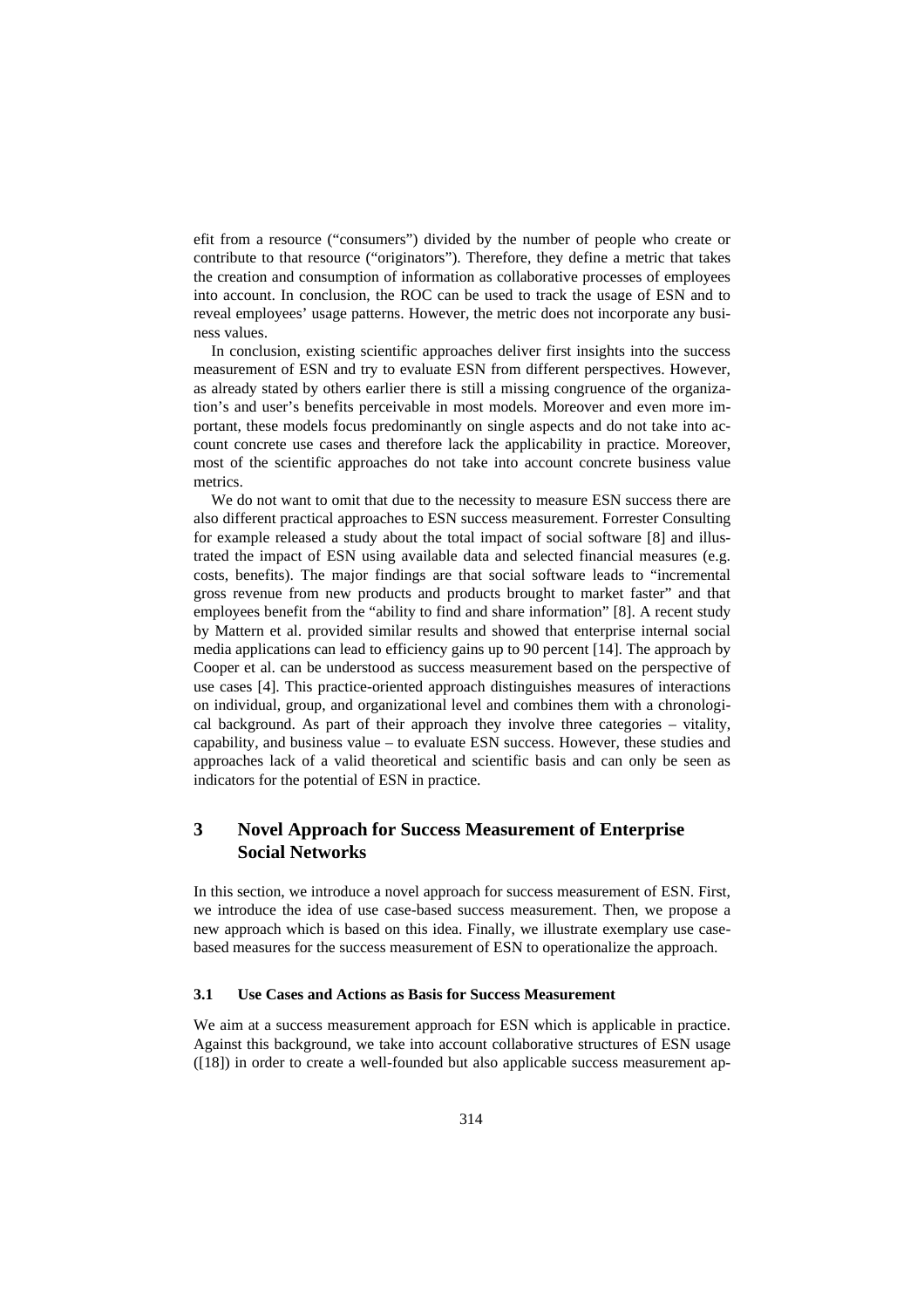proach. Use cases are a popular instrument in science (e.g. [32,[33]) and practice to unveil relevant business processes associated with ESN usage. We take the collaborative use case "ask your colleague" as an example. This use case can consist of one or numerous collaborative practices (e.g. notifying colleagues of a specific problem, clarifying issues they need to know to help, etc.). In companies, collaborative use cases often serve to reveal critical points in using ESN or to make the benefits tangible. Incorporating use cases within our success measurement approach allows us to develop an applicable approach that addresses the needs of companies and that is based on concrete business processes. In doing so, all relevant processes with respect to ESN usage can be systematically included in the success measurement approach.

Each collaborative use case consists of different actions of collaboration (e.g. share, edit). An action describes what is done through the social software platform. As part of a larger research project, the usage of ESN and thereby especially the concrete actions were analyzed systematically through qualitative analysis of large datasets in more than 20 organizations [18]. As result of the analysis we received seven actions of collaboration for social software usage which can be defined as search, edit, rate, label, clarify, notify, and share. Table 1 briefly describes these actions, which are the basis for our success measurement approach.

| Action        | <b>Description</b>                                                                 |
|---------------|------------------------------------------------------------------------------------|
| Search        | Search for specific content using different criteria                               |
| Edit          | Modifications of content in order to create an up-to-date version of the content   |
| Rate          | Rate the content in terms of quality or suitability for the specific purpose       |
| Label         | Mark content in order to allocate it to a certain topic to increase retrievability |
| Clarify       | Exchange different interpretations or opinions                                     |
| <b>Notify</b> | Notify others about relevant content, which already exists                         |
| <b>Share</b>  | Provide content in order to make it available to others                            |

**Table 1.** Description of actions of collaboration

#### **3.2 Success Measurement Framework**

Based on the idea of collaborative use cases, in the following, we combine concrete actions with the perspective of different dimensions. The reasons to measure ESN success can be very different as within an organization different stakeholder groups will have specific objectives [9]. As discussed above, the executive management for example might focus on the justification of corporate investments in social software, a system admin might want to improve the usage of the social software and a user might be interested in the status quo of the platform. Therefore, depending on their specific objectives, stakeholders will be interested in different information that measures the activities and the value generated by the ESN [4]. Accordingly it is nec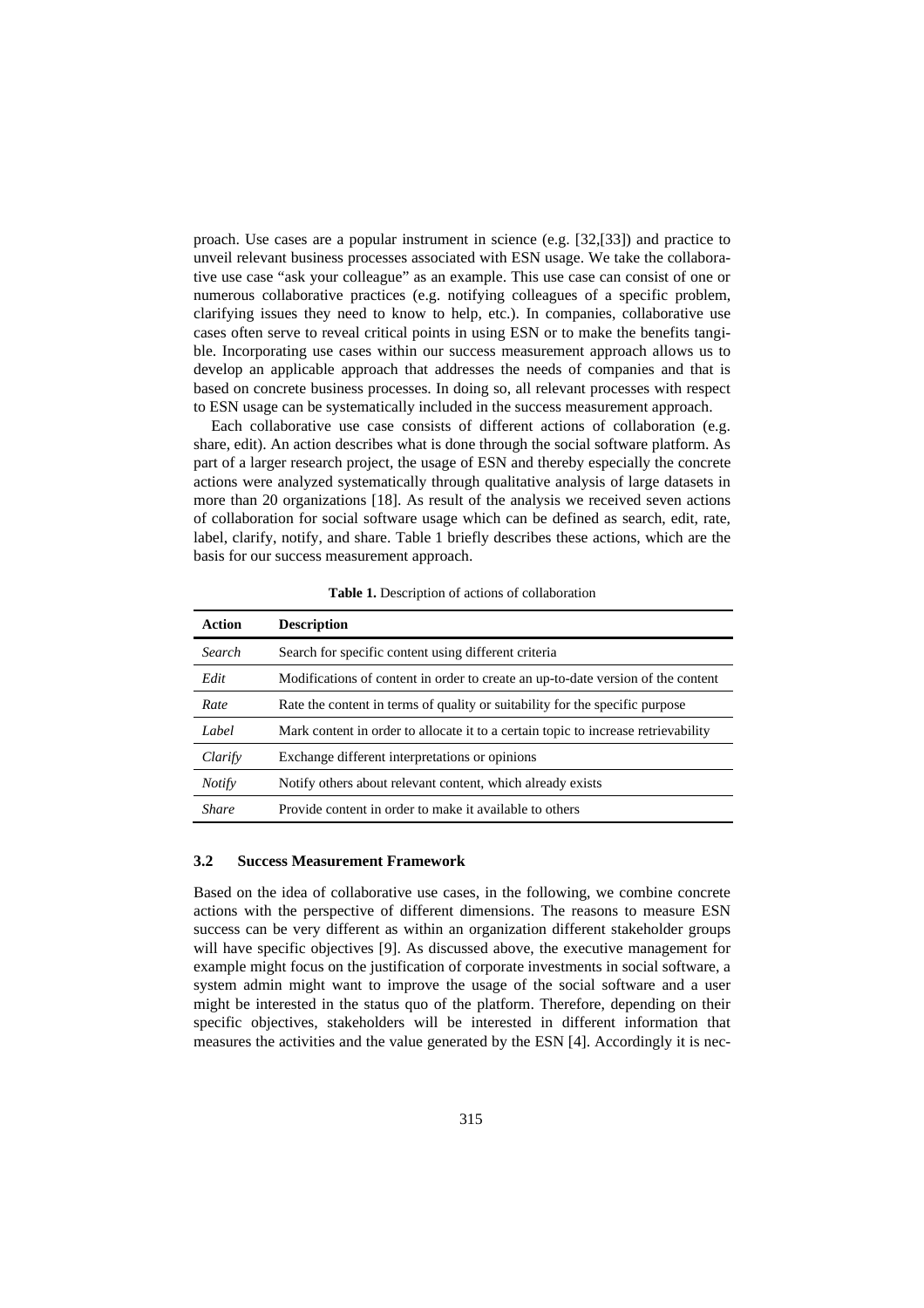essary to measure different dimensions of success. Based up on this motivation the measures of our framework are structured according to the following two dimensions:

- 1. The dimension usage describes the extent of use of the ESN and demonstrates the activity of users on the platform at a very concrete level. Different scientific as well as practical-driven articles emphasize the meaning of this measurement dimension (e.g. [28]). Typical questions are: how intensive are employees using the social software? How is the usage over time? What are the most intensively used functions? Examples of action-based measures are the number of shared messages or the number of searches. Stocker et al., for example, measure the reading and writing behavior in wikis, e.g. how often users edit or comment an article [287]. These consumption-based measures provide a good look at the adoption of the technology on a rather short-term focus [4]. Generally, it is possible to collect these measures by system-based statistics.
- 2. The second dimension compasses the business value of social software use. This dimension illustrates organizational impact of corporate social software usage at a rather long-term perspective. A typical question in that context is: What are business goals that are supported by social software? For example, a cross-sectional analysis of several companies shows that companies have quite similar expectations on the benefits of social software: efficient, goal-oriented employee communication and avoidance of information overload, efficient knowledge transfer, the establishment of networks of experts, participation of employees and creation of open corporate culture, increased awareness, and transparency [20]. However, it is still unclear how to measure the achievement of these goals. Thus, the aim of measuring the business value is to capture the added value of the ESN for the company through a business case consideration or in form of an actual return on investment calculation. Examples for measures would be the analysis whether second level support can handle more inquiries or resolve employee calls more quickly or the case showing that the number of innovations out of the platform has brought a new product to market in less time [4].

As far as the usage measures are concerned, most of them can be allocated to the seven actions of collaboration described in the previous section. However, not all of them can be reasonably assigned to a single action. Thus, in our approach we separate the measures on the one hand into action-based measures (e.g. number of searches) and on the other hand into action across measures (e.g. total number of users). In doing so, it is possible to create context by measuring within collaborative use cases through action focus and consider further measures. The framework of success measurement in the course of collaborative use cases is illustrated in Figure 1.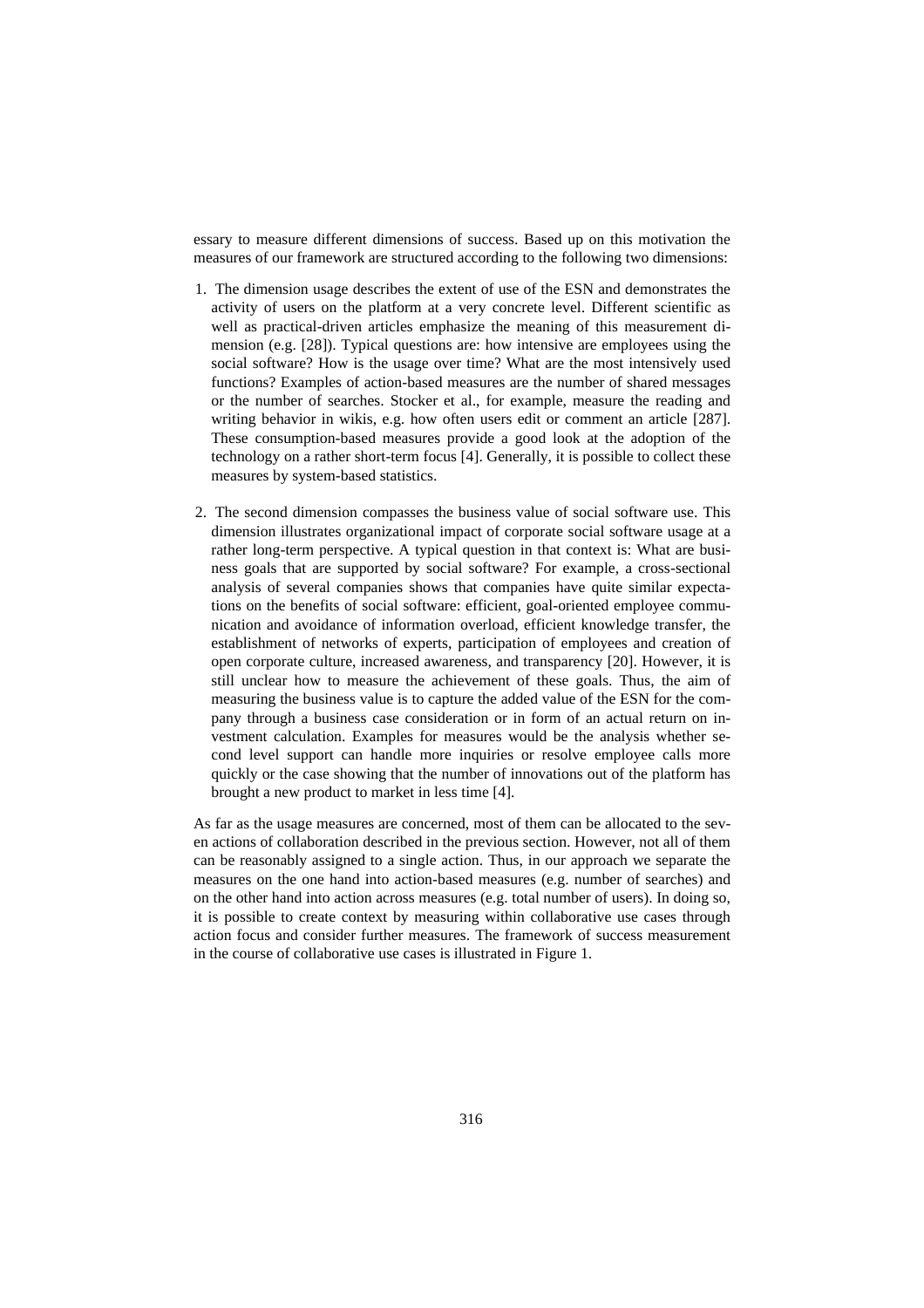

**Fig. 1.** Framework for ESN Success Measurement

#### **3.3 Exemplary Measures**

In order to operationalize the framework for use case-based success measurement of ESN, we propose an initial set of exemplary measures to build a solid measurement fundament (see Table 2). To assure the consistence of the success measures, they are based on the seven actions of collaboration and the two dimensions of success measurement explained above. Several of these measures have proven useful in different business projects conducted. In practice it is generally useful to integrate all relevant stakeholders at an early stage and to take them into account when it comes to the creation and selection of success measures.

There are different methods to collect the data needed to calculate these measures: To measure the usage we can access to the enormous amount of data created in an ESN. By using logfile analysis it is possible to track a multiplicity of these measures and we can only give a few examples in the following table. It is also possible to study the usage of the ESN by qualitative analysis of selected content by coding the messages exchanged according to the communication practices enacted (cf. e.g. 20]). This interpretative approach can be accompanied by user interviews and the observation of the usage on the platform. The collection of best practices, collaboratively done by the users and staff responsible for the platform can also help to spot new uses. This is important since many practices develop over time.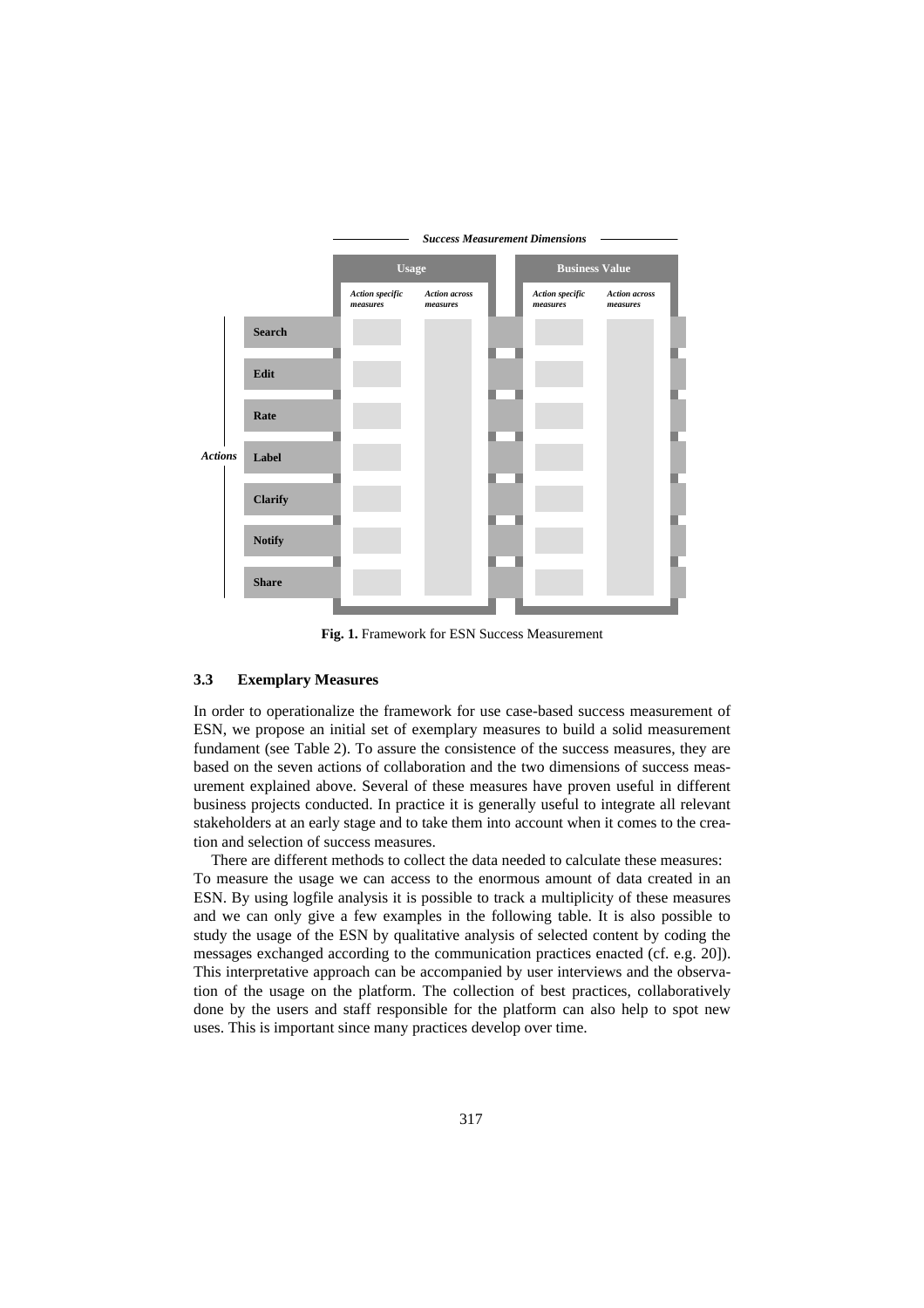To measure the business value there exist several qualitative (e.g. user interviews, interviews with support or management, content analysis as a basis for process analysis) and quantitative methods (e.g. user surveys, Social Network Analysis) as well.

| <b>Success measures</b>                                    | <b>Measurement approach</b>        |  |  |  |
|------------------------------------------------------------|------------------------------------|--|--|--|
| Usage (action specific)                                    |                                    |  |  |  |
| [Search] Number of questions asked                         | Logfile analysis                   |  |  |  |
| [Edit] Number of document updates                          | Logfile analysis                   |  |  |  |
| [Rate] Number of useful or correct answers                 | Logfile analysis                   |  |  |  |
| [Label] Number of tags created                             | Logfile analysis                   |  |  |  |
| [Clarify] Number of answered questions                     | Logfile analysis                   |  |  |  |
| [Notify] Number of status updates                          | Logfile analysis                   |  |  |  |
| [Share] Percentage of users that publish information       | Logfile analysis                   |  |  |  |
| Usage (action across)                                      |                                    |  |  |  |
| Total number of users                                      | Logfile analysis                   |  |  |  |
| Percentage of active users                                 | Logfile analysis                   |  |  |  |
| Degree of connectivity                                     | Social Network Analysis            |  |  |  |
| Number of content created                                  | Logfile analysis                   |  |  |  |
| Number of page views                                       | Logfile analysis                   |  |  |  |
| Average time per user and visit                            | Logfile analysis                   |  |  |  |
| Total number of groups                                     | Logfile analysis                   |  |  |  |
| Percentages of different use practices                     | Content analysis                   |  |  |  |
| Business value (action specific; compared to status quo)   |                                    |  |  |  |
| [Search] Reduced time to find correct information          | Process analysis, User interviews  |  |  |  |
| [Edit] Reduced time worked with documents                  | Process analysis, User interviews  |  |  |  |
| [Rate] Increased quality of published content              | Process analysis, User interviews  |  |  |  |
| [Label] Reduced time spent to organize content             | Process analysis, User interviews  |  |  |  |
| [Clarify] Reduced number of inquiries at 2nd level support | Interviews with support            |  |  |  |
| [Notify] Increased degree of awareness of employees        | User interviews                    |  |  |  |
| [Share] Reduced amount of emails                           | Logfile analysis, User interviews  |  |  |  |
| Business value (action across; compared to status quo)     |                                    |  |  |  |
| Number of ideas                                            | Content analysis                   |  |  |  |
| Increased employee satisfaction                            | User survey or interviews          |  |  |  |
| Reduced travel costs                                       | User interviews                    |  |  |  |
| Reduced time to solve a problem                            | Content analysis, Process analysis |  |  |  |
| Reduced time to onboard employees working in new roles     | Process analysis                   |  |  |  |
| Reduced time to deliver a project                          | Content analysis, Process analysis |  |  |  |
| Degree of retained knowledge of people leaving the firm    | User survey or interviews          |  |  |  |

**Table 2.** Exemplary measures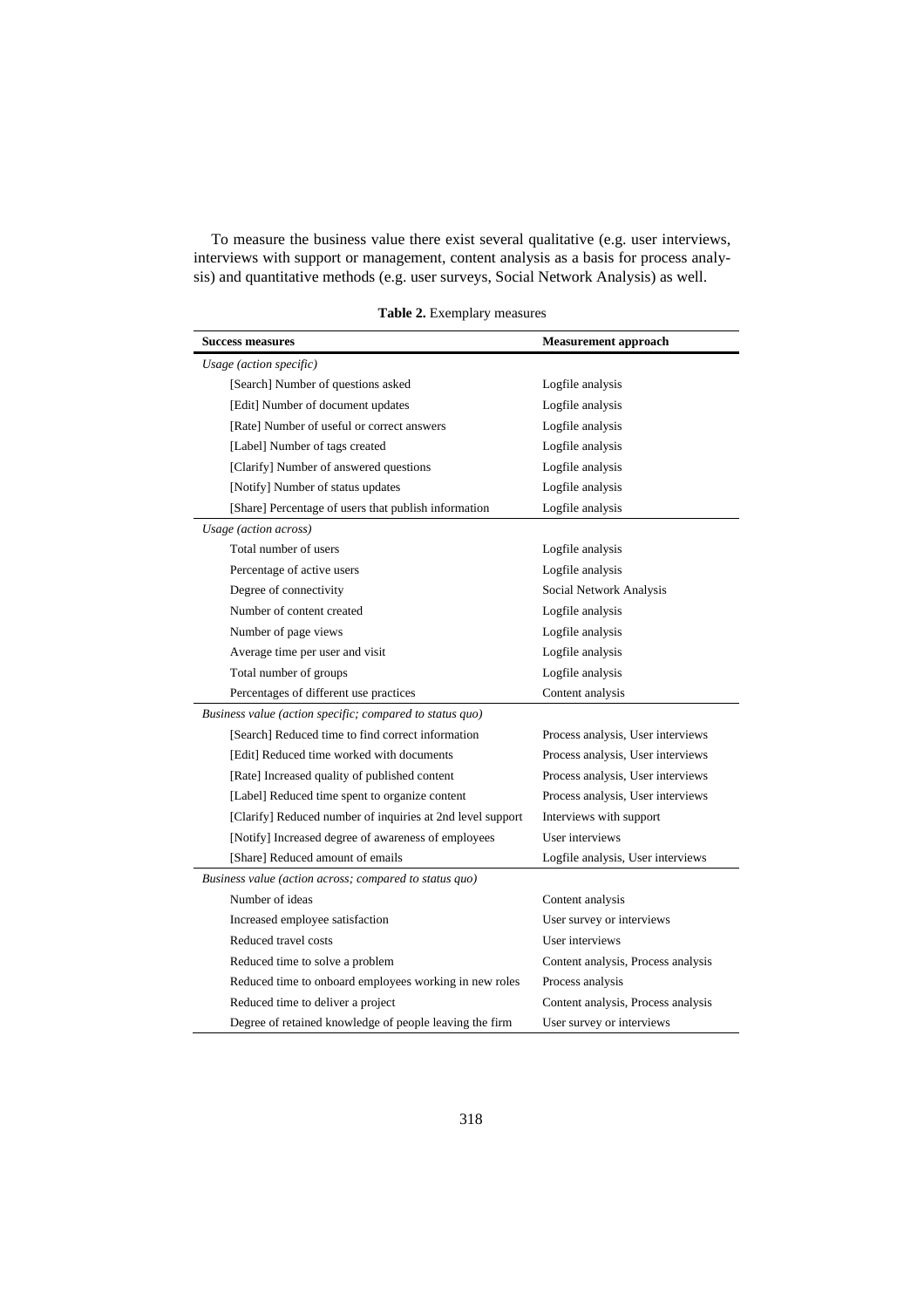## **4 Demonstration of the Novel Approach**

#### **4.1 Case and Data Collection**

In the following, we exemplarily analyze the usage of an ESN at a large financial services provider that we call UNT. UNT has approximately 150,000 employees that work in geographically dispersed teams and different divisions and have a high need of efficient collaboration. In 2011 a group of approximately ten employees in the IT department set up a company network on Yammer.com, to prepare a retreat. Finally, in the middle of 2011 30 middle managers from UNT's IT department carried out the retreat in the form of a bar camp. Participants were invited to Yammer to share opinions and report on sessions during the event. Through the invite function and userdriven word of mouth Yammer spread in an avalanche-like effect, initially through the IT department and later to other departments as well. In a short time frame of several weeks more than 1,600 people joined the company's Yammer network. Even though usage started at middle management it spread all the way to the executive management and employees were neither constrained by their managers to use the platform nor was there a formal rollout of Yammer. Soon concerns about data security evolved. As the Yammer platform and its usage data is hosted outside a company's firewall and the IT security discovered security vulnerabilities of the platform, executive management finally decided to shut down UNT's Yammer network after approximately three months. Simultaneously it was decided by the board that a new inhouse platform should be chosen and implemented. By the end of 2011 a new platform had been chosen and was piloted within a six month period. Whereas the "Yammer experience" had convinced many stakeholders within UNT of the benefits of an ESN, it was clear from the beginning that a comprehensive review of the pilot phase was necessary. The review should show how the ESN can support the working practices of UNT's employees and should measure whether the ESN has positive impact on their work performance. Thus, the project team had to justify further steps (especially with respect to the rollout) and investments by evidencing that the platform creates a positive impact. During this review different data collection and analysis methods have been used. We briefly describe them in the following:

- A quantitative analysis was used to show the development of the user count as well as their distribution across countries, departments and organizational entities. Additionally, the development of different content types was analyzed. The required data were gathered via the platform internal statistic dashboard. Access to the database directly, which would have allowed an even more in depth analysis, was not possible in this period.
- A qualitative approach was chosen to study the usage of the ESN. This was done via observation of the usage on the platform itself. As a result 520 single messages from seven groups within the platform as well as 200 general status updates have been analyzed qualitatively. Based on this a genre analysis have been performed (see e.g. [23]).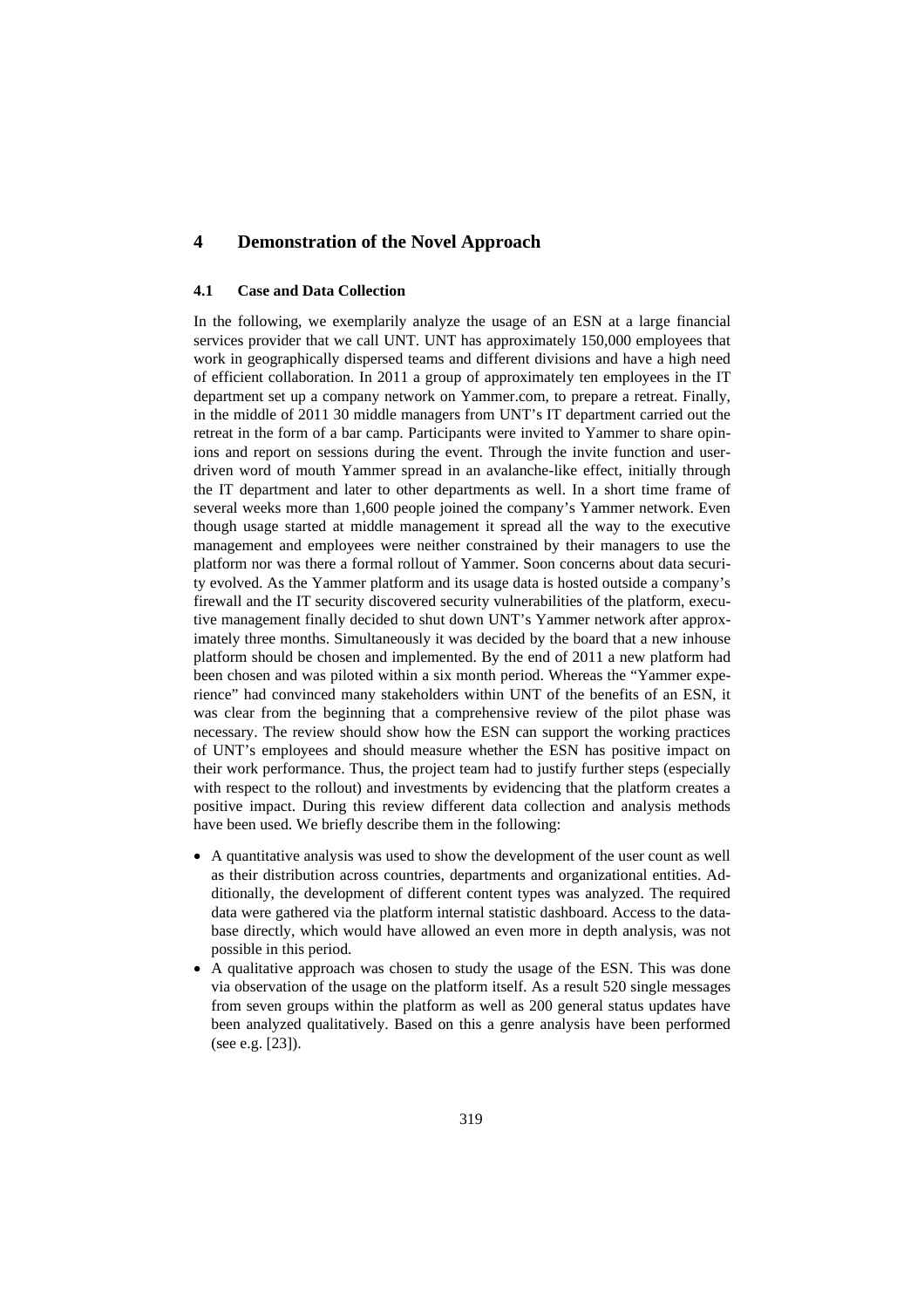• Furthermore, 33 interviews and several workshops have been conducted to gather feedback of power users and group owners.

#### **4.2 Applying the Approach to the Case**

The data presented in Table 3 and Table 4 stem from the six months period review described above. The absolute numbers are separate for each month and not added up. They have been multiplied with a factor x since the real figures cannot be disclosed.

| Usage (action specific) measures                     |     |                |     |      |     |     |
|------------------------------------------------------|-----|----------------|-----|------|-----|-----|
| <b>Month</b>                                         | 1   | $\overline{2}$ | 3   | 4    | 5   | 6   |
| Search: Number of questions asked                    | 30  | 92             | 76  | 120  | 88  | 64  |
| <b>Edit:</b> Number of document updates              | 252 | 502            | 336 | 732  | 630 | 804 |
| <b>Rate:</b> Percentage of useful or correct answers | 47% | 61%            | 39% | 55%  | 59% | 38% |
| <b>Label:</b> Number of tags created                 | 26  | 64             | 68  | 122. | 54  | 38  |
| <b>Clarify:</b> Percentage of answered questions     | 93% | 84%            | 82% | 87%  | 89% | 97% |
| <b>Notify:</b> Percentage of status updates          | 45% | 33%            | 43% | 38%  | 36% | 36% |
| <b>Share:</b> Percentage of users who post           |     | 23%            | 19% | 19%  | 14% | 13% |

**Table 3.** Exemplarily action specific usage measures collected and used in the case

**Table 4.** Exemplarily action across usage measures collected and used in the case

| Usage (action across) measures |     |      |      |      |      |      |
|--------------------------------|-----|------|------|------|------|------|
| <b>Month</b>                   |     |      |      |      |      |      |
| Percentage of active users     | 74% | 71%  | 57%  | 56%  | 50%  | 46%  |
| Number of content created      | 500 | 1554 | 2340 | 3650 | 4836 | 5950 |
| Total number of groups         | 58  | 144  | 176  | 226  | 266  | 275  |

Whereas the usage has already been analyzed in detail as shown above, the analysis of the business value is in progress right now. In this context it is important to note that the appropriation of such a platform takes time and that some results can only be seen after a year of use or more when the ESN has found its place in the user routines [22]. A first hint of a real productive use of the ESN and a good starting point on the way to show the business value are the results of the genre analysis of the messages (see Table 5). These results give a first indication of how the platform is used and in which areas the platform can create concrete business value. The high amount of exchange of opinions, for example, is an indicator towards the goal to open corporate culture and the high distribution of new topics/issues resulting in a better awareness and transparency. Even the fact that the users are giving visible thanks to other colleagues or praise their efforts in a certain project should not be underestimated because this indirectly supports the employee satisfaction because their efforts are appreciated.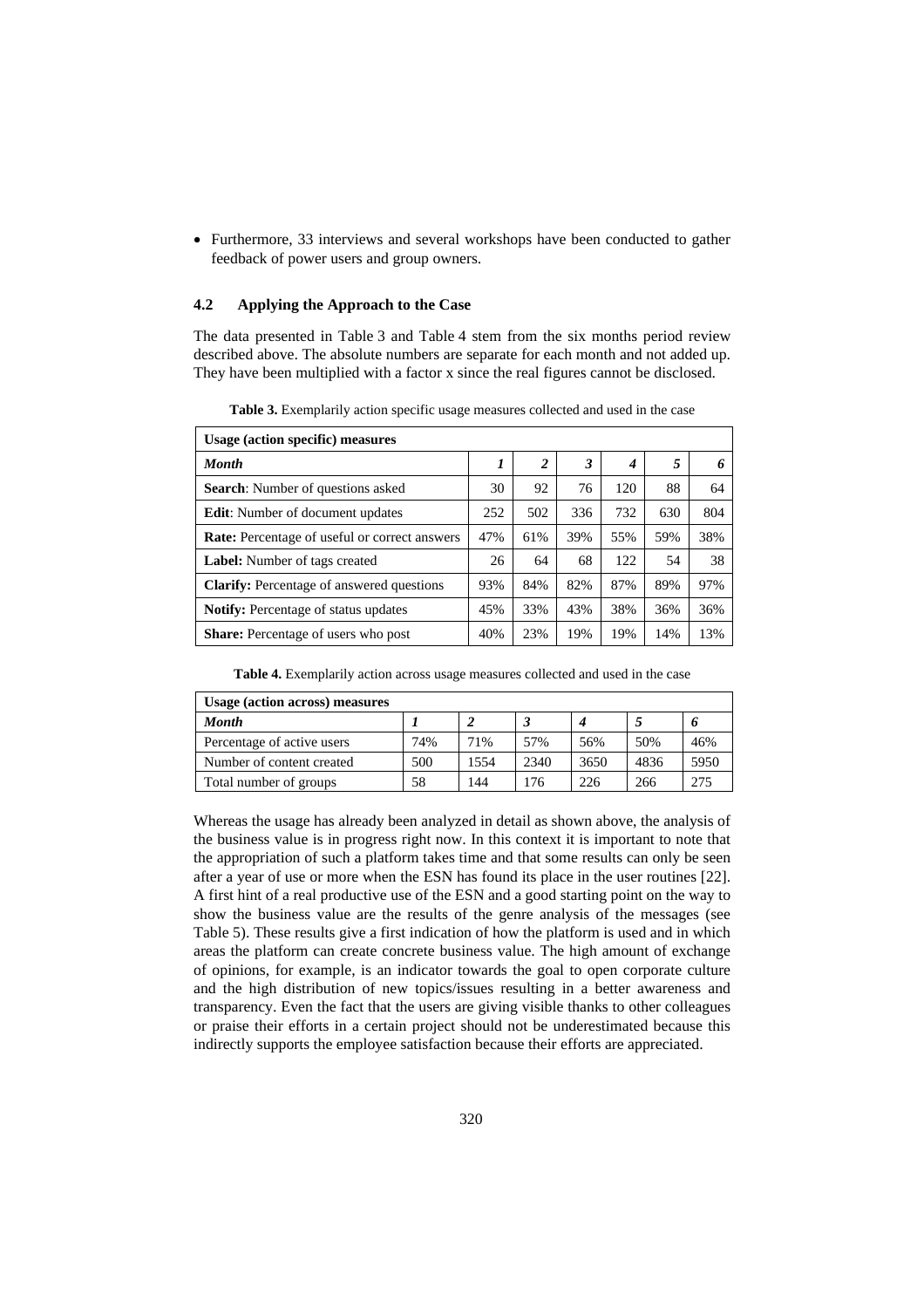**Table 5.** Communication practices as basis for measuring the business value

| Communication practices (result of a qualitative analysis of the messages in the ESN) |     |  |
|---------------------------------------------------------------------------------------|-----|--|
| Exchange of opinions                                                                  | 31% |  |
| Agenda setting                                                                        | 19% |  |
| Coordination                                                                          | 15% |  |
| Problem solving                                                                       | 13% |  |
| Documentation                                                                         | 7%  |  |
| Praise & Thanks                                                                       | 5%  |  |
| Generating ideas                                                                      | 5%  |  |
| Informal communication                                                                | 3%  |  |
| Announcement of events                                                                | 2%  |  |

More precisely, based on these results it is generally possible to determine business value measures. To this date, UNT has first indicators for different business value measures (action across) (although we cannot disclose concrete figures):

- Number of ideas: In our sample 36 ideas have been discussed on the platform  $(720*5%=36;$  see table 5). A first analysis showed that some of them will help UNT to save a considerable amount of money.
- Reduced time to solve a problem: From content analysis and interviews it can be seen that the time users have spent to find what they need has been reduced considerably. A fact that helped to speed up solving problems and delivering projects.
- Increased employee satisfaction: There has been no representative survey yet. However, the 33 conducted interviews and several workshops with another two dozen users clearly show that the satisfaction of the latter has increased considerably by using the platform. Moreover, some users reported of a "new we feeling" and of perception to get to know their colleagues better.
- Reduced amount of emails: We did not yet analyze logfiles, but many employees have reported of a reduction of emails up to 20%, too.

Probably even more important is the potential of the platform to increase the knowledge transfer by making expertise in the company visible. This can have several implications, from reduced time to deliver a project to time to bring an innovation to market. We have collected many of these cases and will illustrate a quite simple one in the following. A user x shares his knowledge on a new service via posting the message: "Who needs short URLs, since Sharepoint-URLs blast every layout: SECURE URL Shortener. It's like TinyURL in a Corporate Style. :-)" Several other users say "thank you", one user mentions this will save time for his project, until another user states "Cool Idea! But there is room for improvement . . . How about an additional file://...to shorten links to a network folder!?" User x reacts to this question by saying that this might also be possible. Then other users join the conversation and think about how they could use the service, too. All the comments in this conversation are rather short and took not much time, but this simple example already shows that one post can help people to save time, but also bring new ideas to life.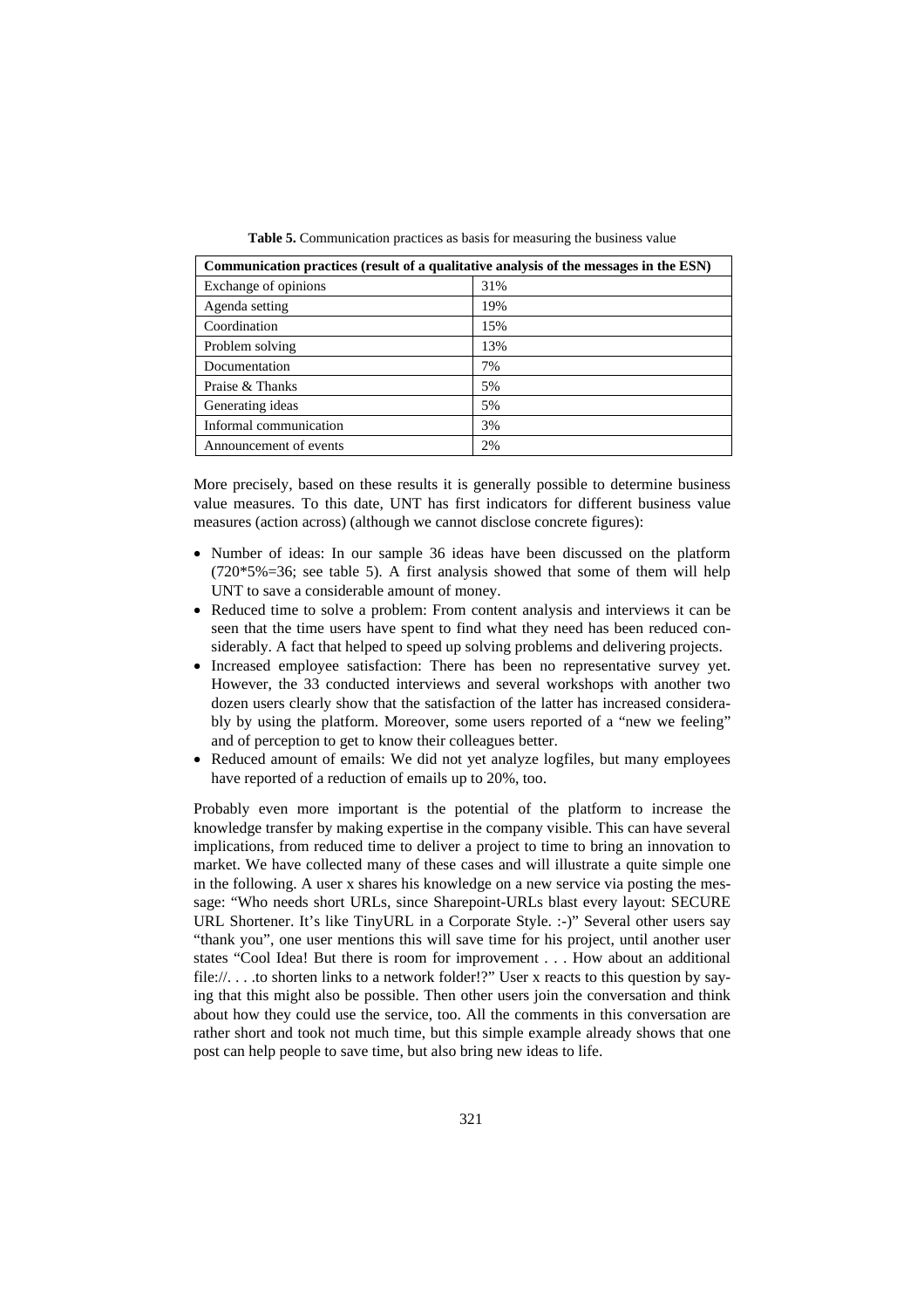#### **4.3 Discussion of the Case and its Limitations**

As discussed before the presented framework constitutes an integrated approach to support different stakeholder groups in their efforts to measure the success of ESN. Of course, the exemplary figures out of the project conducted in cooperation with UNT cannot be complete, but only extracts. Before we focus on the applicability and the practical benefit of our approach in general we want to briefly discuss some concrete figures of the case example.

Looking at the *action specific usage* measures we see that the platform is indeed used to ask questions to colleagues. However, the number of questions asked is lower than expected. This is an indicator for the need of a community management that makes the potential of the platform to help with problems more clear. In some context, the percentage of answered questions shows that the willingness to help is very high and even growing. The percentage of useful or correct answers, however, is quite low compared to what is expected. But here it is hard to say if there are really so few useful or correct answers or if the users just do not yet use the feature "Mark a answer as useful or correct" provided by the ESN. Thus, the users should be notified of this feature. The increasing number of document updates on the platform illustrates the need of direct collaboration without the problems (versioning etc.) when working on the same document via email. Compared to the number of content created the number of tags created is quite low. This shows that tagging is not yet a common thing for most users. The platform managers have to decide whether they want users to tag more. With an average of about 40% with respect to the total content status updates are heavily used. Here, the need for a lightweight work-related exchange becomes very obvious.

Looking at the *action across usage* we realize that the total number of users and the number of content created (note that here the numbers for each month are not added up) are increasing in similar proportions. As a consequence, we assume that among the new users there are always people contributing and not only checking out everything (lurkers). Moreover, the number of groups is increasing with reduced speed which is not surprising since some users will rather join existing general groups and do not have to create new ones. Furthermore, the figures show that the users are highly active, although it is obvious that there was more excitement in the early phase. At the end of the six month the activity is leveling down to a value of 46% which is still very high compared to the 90-9-1 rule of thumb that is common for social media usage (90% of the users are passive, 9% modify existing content, and 1% create new content [14]).

Looking at the *business value* we can deduce that the investment to implement the ESN seems to have already paid off partly within a short time frame. Employees were able to save time and experienced a reduced amount of emails. We also observed a number of newly generated ideas and that the employee satisfaction rose. We are sure that we will be able to measure further metrics in the near future.

Whereas it is the aim of the framework to assure the consistence of the success measures, the example above shows that the framework is applicable and can be operationalized. However, there are also limitations of our present work, which leave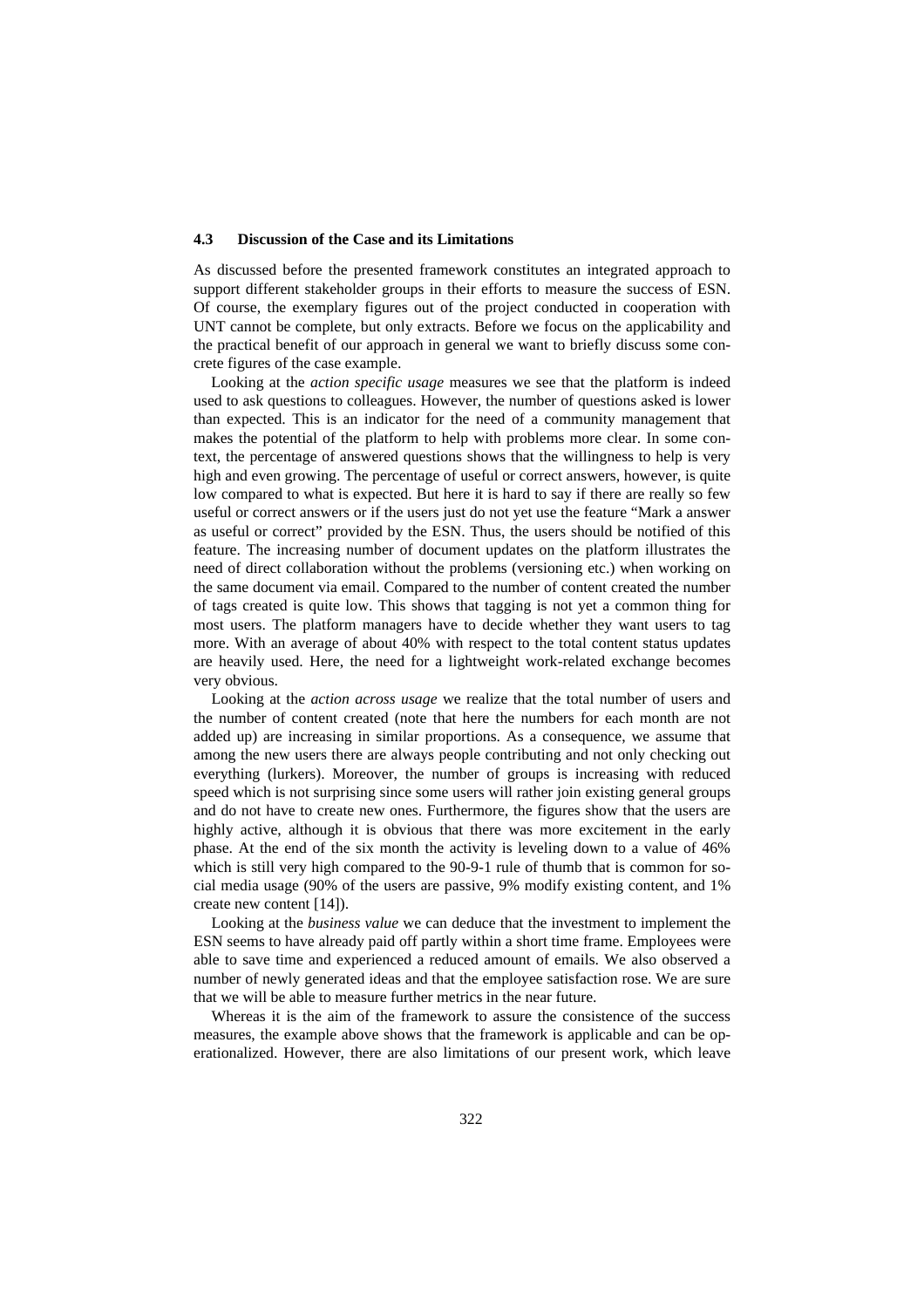room for future research. As already stated, our approach may represent a first step towards measuring ESN success. Notwithstanding, additional research is needed to underpin our results and develop the approach further. This especially holds true for the initial set of exemplary measures provided to refine and operationalize the framework. Here, the challenge of defining and evaluating concrete measures particularly with respect to the dimension business value has not been completely resolved yet. Furthermore, to precise or extend the usage success measurement dimension the concept of sociability [3] which refers to the tendency to associate with or from social groups could be taken into consideration.

#### **5 Summary**

In science as well as in practice ESN are widely discussed as a promising means to improve collaboration and information exchange between employees [1]. This especially holds true for the knowledge intensive service industry [18]. However, most companies still struggle with measuring ESN success [14]. A major reason for this fact seems to be the lack of well-founded and applicable approaches to measure the ESN success. To alleviate this drawback we developed and demonstrated a novel use case-based approach, which may represent a first step towards measuring ESN success. Our framework covers seven important actions for collaboration (search, edit, rate, label, clarify, notify, and share) and the two dimensions usage and business value. In order to operationalize the framework, we provide an initial set of exemplary measures, which have proven useful in different projects conducted. The practical benefit of our approach and its applicability was demonstrated by a real-world example from the service industry. In cooperation with a financial services provider, the approach was successfully applied and led to an improved decision support for different stakeholder groups including system administrators and executive management.

However, there are also limitations of our work, which leave room for future research. Indeed, we refer to a single case which seems to be appropriate to illustrate the practical benefit and the applicability of our approach. However, further research is necessary to show that our approach is not limited to this specific company but can be applied in further companies as well. In fact, major parts of the framework are already used in further projects in cooperation with financial services providers, IT services providers, consulting companies, and automobile manufacturers. In these projects there are still many questions open. For example, it would be interesting to use the measurement framework to differentiate between cases where the introduction of ESN succeeded and cases where the introduction of ESN failed. We hope that our work will open doors for further research activities in this exciting area.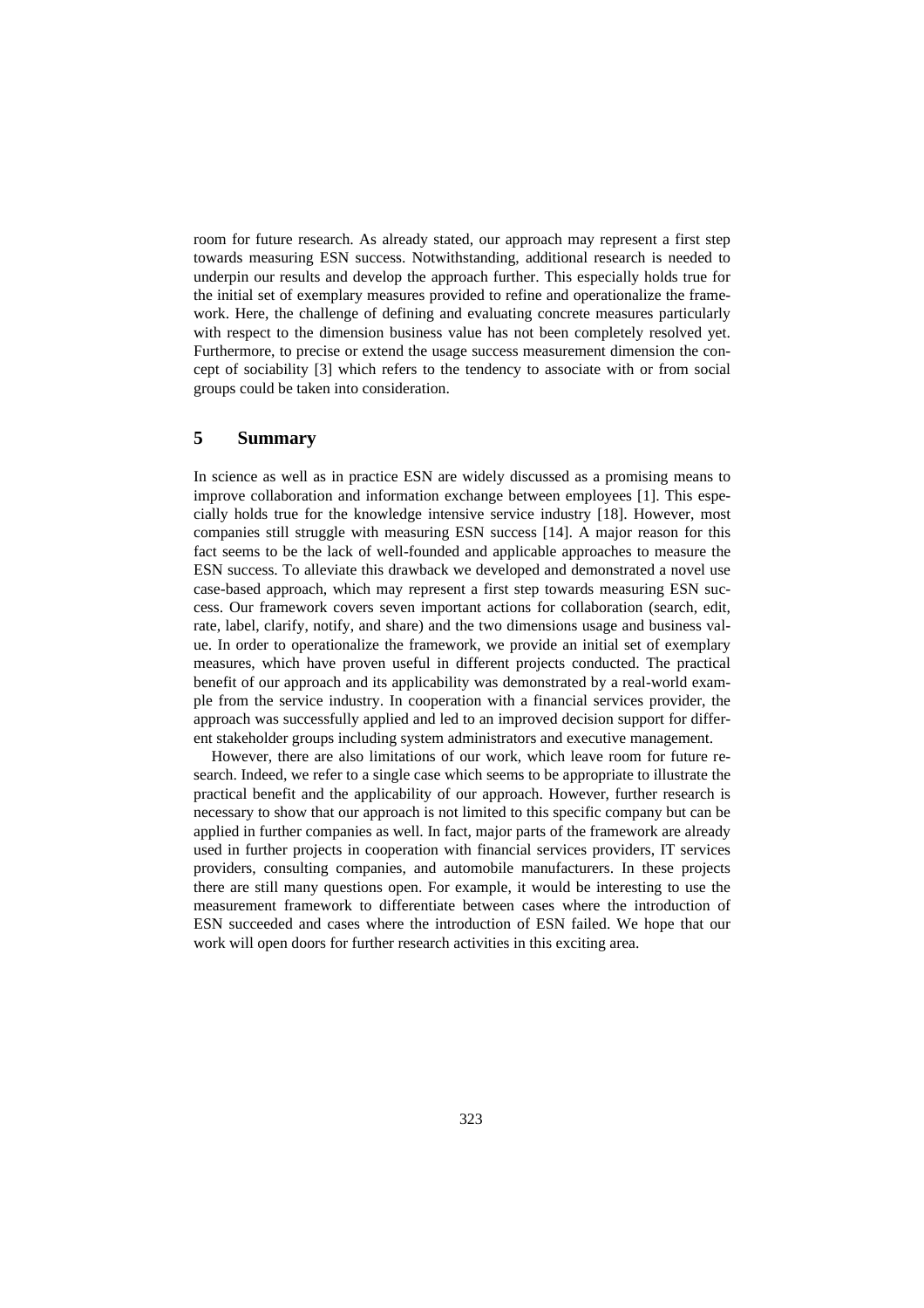#### **References**

- 1. Back, A., Gronau, N., Tochtermann, K.: Web 2.0 in der Unternehmenspraxis. Oldenbourg, München (2009)
- 2. Biehl, M.: Success factors for implementing global information systems. Communications of the ACM 50 (1), 52-58 (2007)
- 3. Bouman, W., de Bruin, B., Hoogenboom, T., Huzing, A., Jansen, R., Schoondorp, M.: The Realm of Sociality: Notes on the Design of Social Software. In: Proceedings of the International Conference on Information Systems (2007)
- 4. Cooper, C.N., Martin, M., Kiernan T.: Measuring the value of social software. ftp://ftp.software.ibm.com/software/lotus/lotusweb/services/ibm\_wp\_measuring-socialsoftware\_june2010.pdf
- 5. Davis, F.D.: A technology acceptance model for empirically testing new end-user information systems: Theory and results. Doctoral dissertation, Sloan School of Management, Institute of Technology, Massachusetts (1986)
- 6. DeLone, W.H., McLean, E.R.: Information systems success: The quest for the dependent variable. Information Systems Research 3 (1), 60-95 (1992)
- 7. DeLone, W.H., McLean, E.R.: The DeLone and McLean Model of Information Systems Success: A Ten-Year Update. Journal of Management Information Systems 19 (4), 9-30 (2003)
- 8. Forrester Consulting: Total Economic ImpactTM of IBM Social Collaboration Tools, ftp://ftp.software.ibm.com/pub/lotusweb/Forrester\_TEI\_IBM\_Social\_Collaboration\_v20Se p10.pdf
- 9. Gable, G.G., Sedera, D., Chan, T.: Re-conceptualizing Information System Success: The IS-Impact Measurement Model. Journal of the Association for Information Systems 9 (7), 377-408 (2008)
- 10. Grover, V., Jeong, S.R., Segars, A.H.: Information systems effectiveness: the construct space and patters of application. Information & Management 31 (4), 177-191 (1996)
- 11. Hu, P.J.-H.: Evaluating telemedicine systems success: a revised model. In: Proceedings of the 36th Annual Hawaii International Conference on System Sciences (2003)
- 12. Jeyaraj, A., R. Sabherwal: Adoption of Information Systems Innovations by Individuals: A Study of Processes Involving Contextual, Adopter, and Influencer Actions. Information and Organization (18), 205-234 (2008)
- 13. Lehner, F., Haas, N.: Measuring Knowledge Management Success: Development and Test of a Theory-Based Measuring Model. Information Technology 53 (3), 126-134 (2011)
- 14. Turning buzz into gold. How pioneers create value from social media, http://www.mckinsey.de/html/presse/2012/20120510\_PM\_Social\_Media.asp
- 15. Muller, M.J., Freyne, J., Dugan, C., Millen, D.R., Thom-Santelli, J.: Return On Contribution (ROC): A Metric for Enterprise Social Software. In: Proceedings of the European Conference on Computer Supported Cooperative Work. Springer, London (2009)
- 16. Rai, A., Lang, S.S., Welker, B.: Assessing the Validity of IS Success Models: An Empirical Test and Theoretical Analysis. Information Systems Research 13 (1), 50-69 (2002)
- 17. Rosemann M., Vessey, I.: Linking theory and practice: performing a reality check on a model of IS success. In: Proceedings of the 13<sup>th</sup> European Conference on Information Systems (2005)